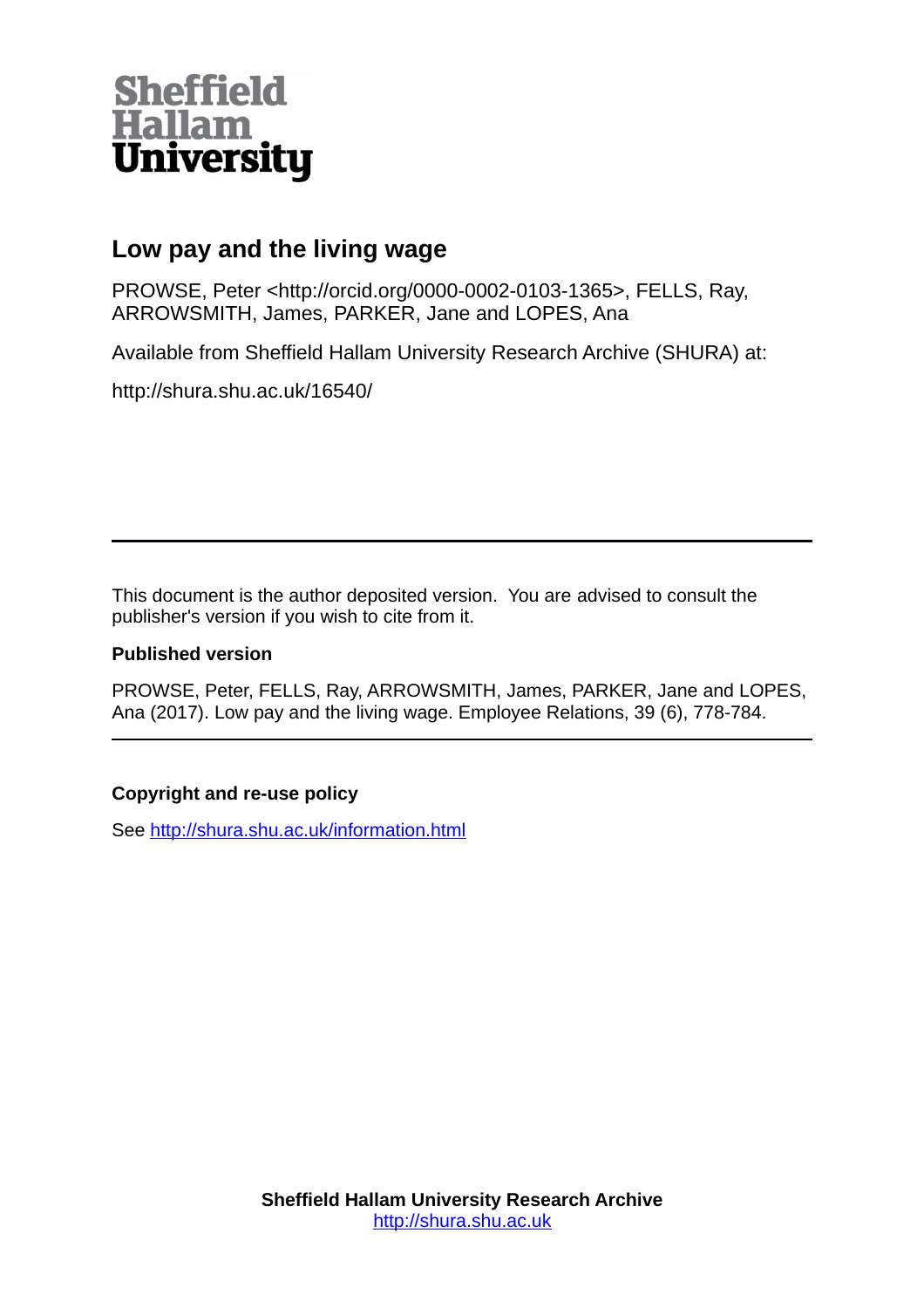



# **Employee Relations**

Low pay and the living wage: an international perspective Peter Prowse, Ray Fells, James Arrowsmith, Jane Parker, Ana Lopes,

## **Article information:**

To cite this document:

Peter Prowse, Ray Fells, James Arrowsmith, Jane Parker, Ana Lopes, (2017) "Low pay and the living wage: an international perspective", Employee Relations, Vol. 39 Issue: 6, pp.778-784, [https://](https://doi.org/10.1108/ER-08-2017-0185) [doi.org/10.1108/ER-08-2017-0185](https://doi.org/10.1108/ER-08-2017-0185) Permanent link to this document: <https://doi.org/10.1108/ER-08-2017-0185>

Downloaded on: 14 September 2017, At: 03:40 (PT) References: this document contains references to 31 other documents. The fulltext of this document has been downloaded 47 times since 2017\*

## **Users who downloaded this article also downloaded:**

(2017),"The toxic politicising of the National Minimum Wage", Employee Relations, Vol. 39 Iss 6 pp. 785-789 <a href="https://doi.org/10.1108/ER-04-2017-0072">https://doi.org/10.1108/ ER-04-2017-0072</a>

(2017),"The living wage as an income range for decent work and life", Employee Relations, Vol. 39 Iss 6 pp. 875-887 <a href="https://doi.org/10.1108/ER-03-2017-0071">https://doi.org/10.1108/ ER-03-2017-0071</a>

Access to this document was granted through an Emerald subscription provided by All users group

## **For Authors**

If you would like to write for this, or any other Emerald publication, then please use our Emerald for Authors service information about how to choose which publication to write for and submission guidelines are available for all. Please visit www.emeraldinsight.com/authors for more information.

## **About Emerald www.emeraldinsight.com**

Emerald is a global publisher linking research and practice to the benefit of society. The company manages a portfolio of more than 290 journals and over 2,350 books and book series volumes, as well as providing an extensive range of online products and additional customer resources and services.

Emerald is both COUNTER 4 and TRANSFER compliant. The organization is a partner of the Committee on Publication Ethics (COPE) and also works with Portico and the LOCKSS initiative for digital archive preservation.

\*Related content and download information correct at time of download.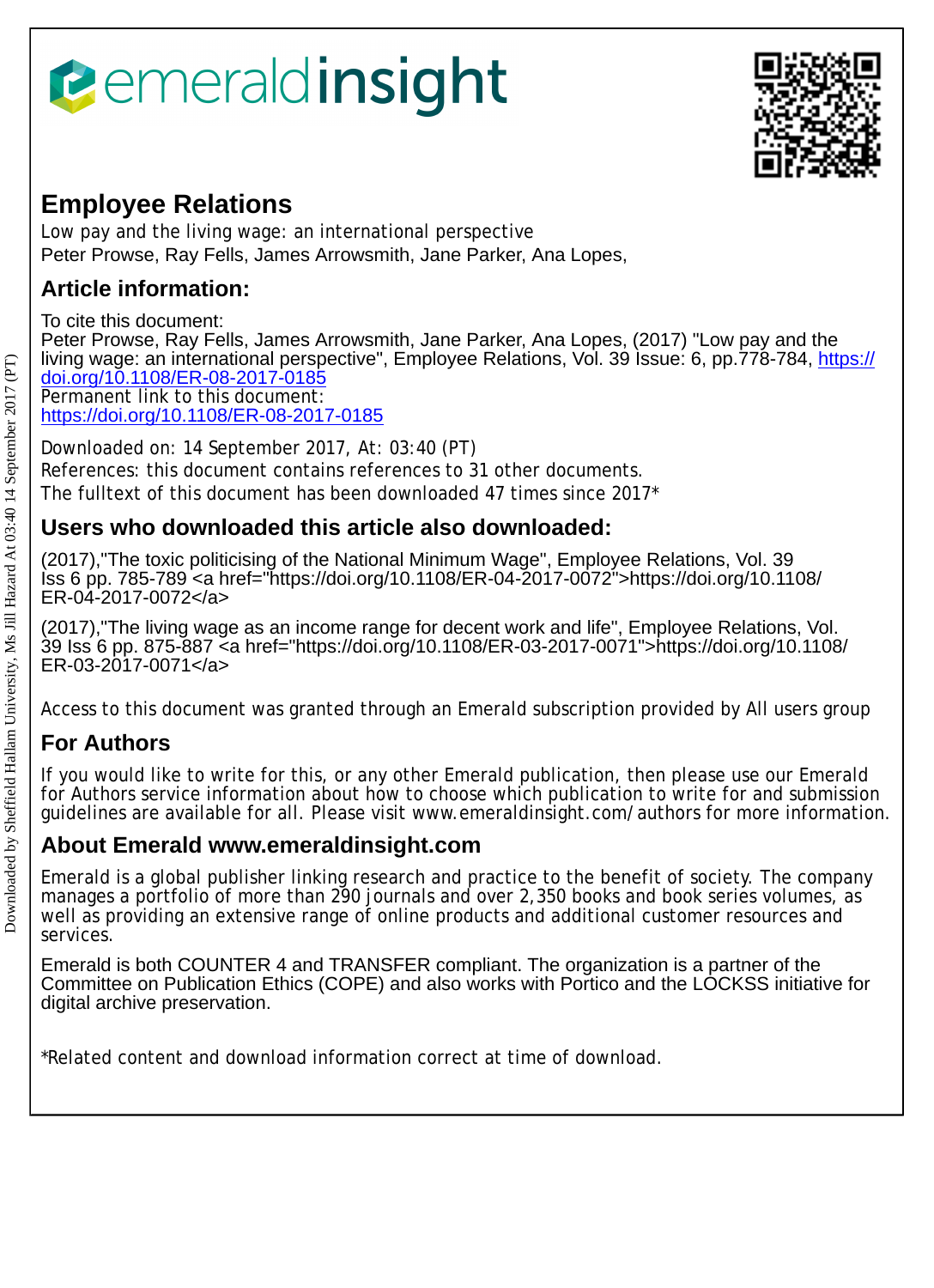# Guest editorial

### Low pay and the living wage: an international perspective

This special issue focusses on the emerging theme of the living wage (LW) and the crucial issue of how institutions have developed to reduce low paid employment, particularly in the UK. It also highlights the challenge, both internationally and in the UK posed by the need for an income to be measured not in terms of poverty levels but in providing a sufficient and sustainable standard of living. Anker and Anker (2017) provide a manual for measuring the LW in different international contexts. They suggest a LW standard which is context-sensitive (i.e. normative) yet internationally comparable, with their methodology adopted in a number of jurisdictions and advocated by the Global Living Wage Coalition (2016). The emergence of such global networks (e.g. the Global Living Wage Coalition in 2013, Project-GLOW (2016), and the Living Wage Foundation (LWF) have instigated global and regional discussions to highlight the growing academic/research, policy and practitioner attention to the LW during a time of austerity, rapid workplace change, and political uncertainty (Living Wage Foundation/ACCA 2017a, b). The development of international LW networks and developing body of LW research literature has moved the LW to the centre of labour market and workplace discussions and, is at the centre of initiatives to determine pay in a more ethical and sustainable response to the challenge of low pay for workers. Given these current circumstances this is an opportune time for a cross-national review of wage measures to date.

The UK is among the 90 per cent of countries in the world that operate with a statutory minimum wage (International Labour Organisation, 2013). In 1997, the Labour government formed the low pay commission (LPC), charged with the annual task of determining the rate for a national minimum wage (NMW). The LPC reviews the state of the labour market and, with its evidence from employers, trade unions and independent academics using research, makes recommendations to government around setting a minimum wage rate. Although not obliged to agree and adopt these recommendations, successive governments have accepted them. The LPC has adopted an evidence-based social partnership approach, increasing the pay of 2.3 million workers in the UK in 2017 (Brown, 2002, 2009; Low Pay Commission (LPC), 2017). In reality, the Commission has also differentiated between a minimum and a LW stating: "a living wage aims to assess needs and to provide enough for an employee and their dependants to live on, whereas the NMW aims to provide a wage floor which is affordable for business" (Low Pay Commission, 2014, para. 11). In making this distinction, the LPC is clear that its remit is to set a minimum, not a LW. A review of the LPC by the ex-Chair of the LPC, Lord Bain suggested the increase to 60 per cent of the median wage, but also outlined persistent sectors where low pay continued for over a decade (Bain, 2014; Plunkett et al., 2014). However, the Conservative government announced in 2015 that rates for the NMW will be retitled "the living wage"', causing confusion among employers and employees alike, and an extension of the adult NMW rate from employees over 21 to employees aged 25 years and over (HM Treasury, 2015). The same announcement also



Employee Relations Vol. 39 No. 6, 2017 pp. 778-784 Emerald Publishing Limited 0142-5455 DOI 10.1108/ER-08-2017-0185

778

<sup>©</sup> Peter Prowse, Ray Fells, James Arrowsmith, Jane Parker and Ana Lopes. Published by Emerald Publishing Limited. This article is published under the Creative Commons Attribution (CC BY 4.0) licence. Anyone may reproduce, distribute, translate and create derivative works of this article ( for both commercial and non-commercial purposes), subject to full attribution to the original publication and authors. The full terms of this licence may be seen at [http://creativecommons.org/](http://creativecommons.org/licences/by/4.0/legalcode) [licences/by/4.0/legalcode](http://creativecommons.org/licences/by/4.0/legalcode)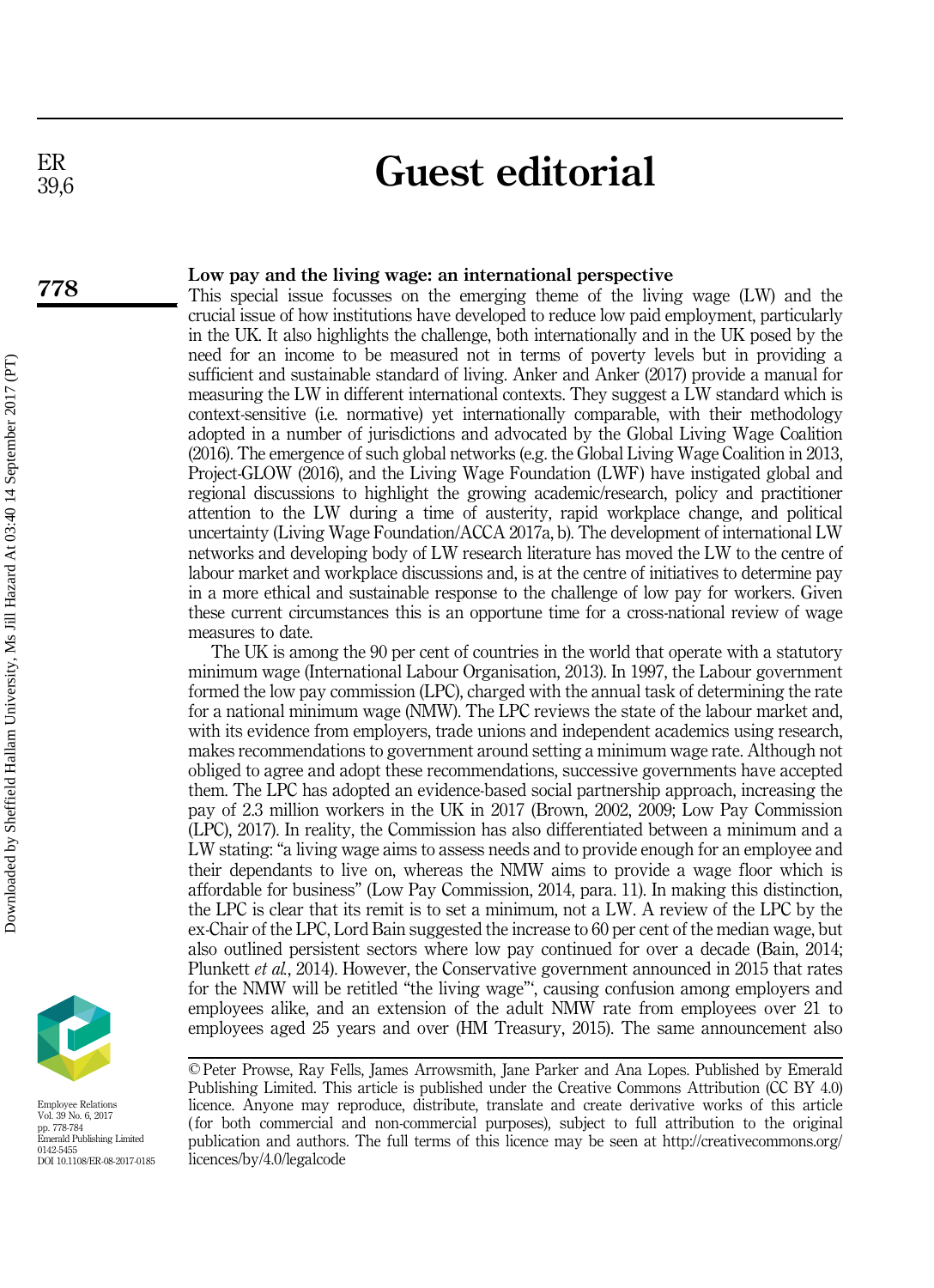committed the NMW rate to increase to 60 per cent of the median hourly rate by 2020 (LPC, 2017). However, low wage rates are still under-estimated in at least two areas. First, some employers still do not pay the NMW rates set by statute and, in this year 350 companies were fined for underpaying 15,500 workers at rates below the NMW (Department of Business, Energy and Industrial Strategy, 2017); there are also estimates of 362,000 employees being paid less than the hourly NMW (ONS, 2016). Second, a review on the increase in "self-employment" and zero-hours contracts found 1.3 million people were employed in the "gig-economy" and ineligible for NMWs, sick and holiday pay (Royal Society of Arts, 2017).

This special issue emerges from the British Universities Industrial Relations Association conference stream on the LW and a plenary session on "Who pays the living wage?", held at the University of Leeds on 29 June-1 July 2016. These sessions explored both UK and international contributions on issues relating to the LW. Discussions between contributors generated a wider exploration of the challenges, including the determination of the LW beyond the UK and beyond government intervention, and the role of new institutions in terms of their influence on the regulation of pay.

### Contributions to the special issue

The 11 papers in the special issue combine perspectives and commentaries on the policy and practical aspects of the NMW. The papers are in two sections. Section one focusses on the UK and examines the work and impact of the LPC, developments in government policy and the significance of, new "actors" in campaigns to improve workers' pay and influence low pay policy. Section two examines international perspectives and practices across both established and developing economies, including the history of campaigns in the USA, developments in New Zealand that extend to the issue of work-life quality; the latter also examined in relation to, the significance of hours of work in the Danish labour market and there is an overview of the global movement campaign for a LW for garment workers with particular reference to South-East Asia.

The first section raises some important issues and questions for UK pay policy for the future. These include first, how do the different agencies – LPC, the LWF, unions, faith and community groups-work together and in their different ways all progress the issue of increasing pay and so benefit the low paid? Is there a tension between the LPC's pay recommendations and government policy intervention using LW terminology in a confining way counter-productive? Second, what is the role of unions in low pay campaigning by both individual and emerging Trade Union Congress policies? Third, how effective is the "new actor" the LWF in determining increases set by the LPC? An understanding of how new actors such as the LWF actually combine and discuss issues and work together in campaigns with employers has not been evaluated and requires examination. Fourth, the term "real" LW seemed to become increasingly frequent as a response to the current Government's redefinition of the LW as the NMW. If, in fact, such campaigns (not just related to the Trades Union Congress (TUC)) are about a "real" LW, then the calculation of what and how that level of pay is determined becomes increasingly important. Fifth, can we compare community-and union-based campaigning in order to improve low pay? Sixth, consideration of how different occupational sectors achieve the "real" LW is important, so how can smaller private and public services achieve the "real living wage". Finally, how influential is the civic society model of the LWF and established actors such as unions working with employers in low paid sectors in achieving success beyond the minima rate set by the LPC, and can we evaluate whether the success of LW campaigns in the future?

In Section one, the first paper by Brown (2017) a member of the LPC from 1997-2007, provides a practitioner as well as an academic perspective of the principles of the statutory minimum wage. He evaluates both the LPC's development and the emerging influences of the

Guest editorial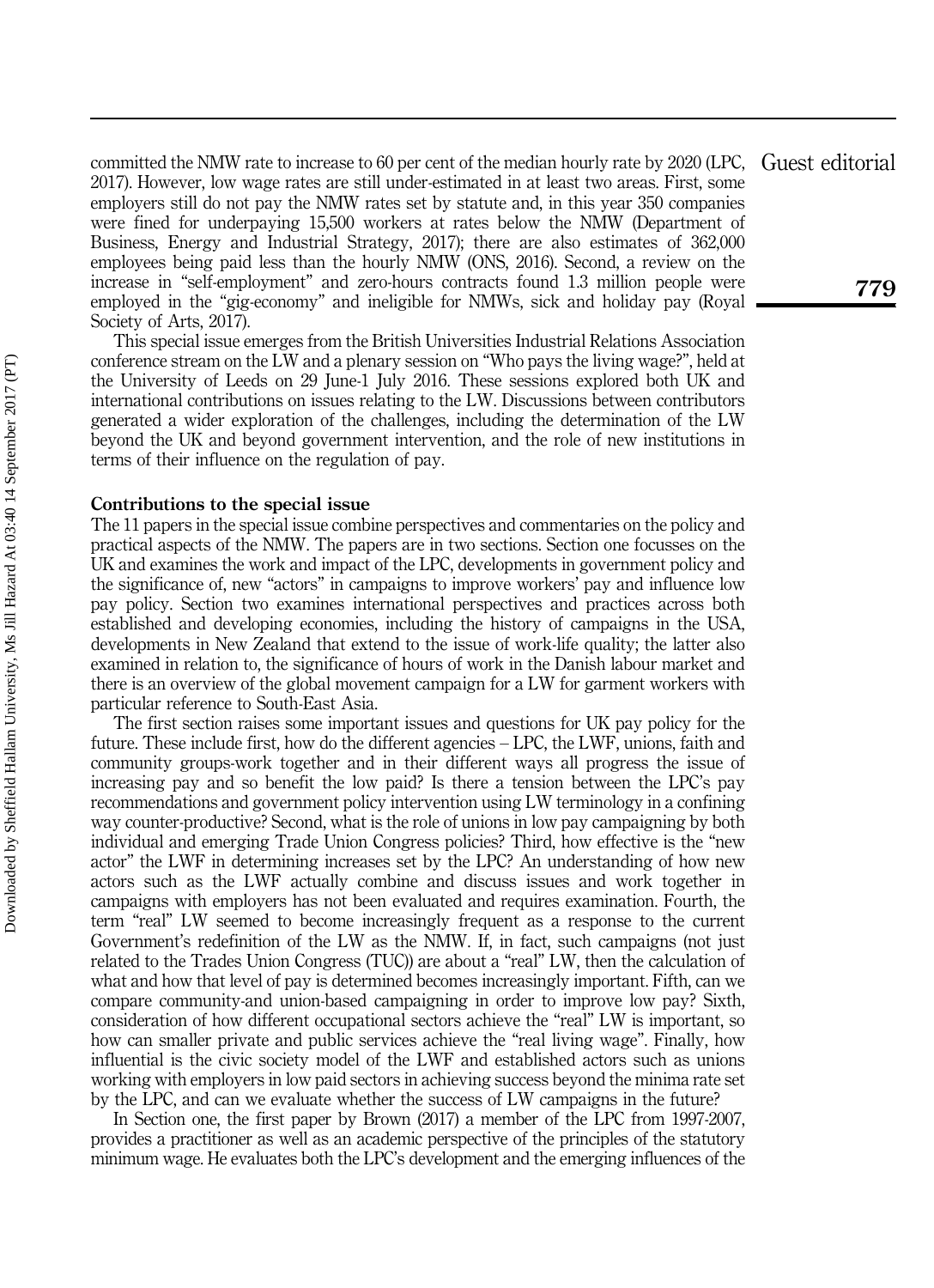LWF and the Resolution Foundation. Brown (2017) identifies two critical factors, first, that the LPC and the NMW have been fatally compromised by government interference, and second, that there is still little evidence of the effects of NMW increases on employment. He notes the challenges of increased non-compliance to the role of the LPC and to low wage policy more generally. He suggests some key principles for the future of the LPC. In the second paper Sellers (2017), the UK TUC Policy Officer examines the historical changes in the TUC and individual unions' policies, and the emergence of the LW campaigning using organising campaigning philosophy. The TUC has adopted a collaborative approach in increasing the links with campaigning social movements and the LWF. However it has promoted the notion of the "real" LW as the minimum standard, in part to distinguish union campaigning from the government's interpretation of the "LW". Sellers (2017) argues that an unintended consequence of the government defining a LW only in terms of employee aged over 25 years may be the increased potential for unions to recruit younger workers as members in the future. Heery *et al.* (2017) evaluates the development of a "new actor" in the determination of pay in the UK. The LWF campaigns for a pay rate that alleviates poverty in work. Their paper traces the development of the LWF as a campaigning body that leads by voluntary commitment from employers and civil society organisations to promote a "common good". As part of this, the LWF has established a methodology for calculating the "real" LW. The LWF avoids political interference and seeks to bring together the diverse organisations and groups that are campaigning on behalf of the low paid. The importance of calculating a rate and methodology for the "real living wage" is evaluated in the paper by Hirsch (2017). He argues that the NMW is actually a wage floor and the voluntary LW used by the LWF reflects what workers require not merely to simply survive but live at a level acceptable to society. The methodology and principles that underpin the voluntary LW proposes a Minimum Income Standard (MIS) as a more suitable approach based on needs not simply the wage floor set by the NMW. Hirsch evaluates the methodology used to calculate each and MIS adopted by the LWF evaluates the future of LWs in the UK. Two papers examine campaigns by workers in pursuit of a LW. Prowse et al. (2017) compare and contrast a GMB/Unison national campaign with a community campaign. Building on Tattersall's (2005) typology of union-community engagement they highlight the strategic nature of effective campaigning. For its part Johnson (2017) evaluates the implications of the "real" LW as an annual pay rise for lower paid workers in four English local authorities. His findings highlight its positive impact on lower paid workers and the consequent compression of wage differentials. Unions combined and are shown to have campaigned successfully with higher wages offset by staffing reductions and increased intensity of work. In their paper, Werner and Lim (2017) examine the adoption of the company accreditation of the LWF in small to medium-sized enterprises (SMEs). Their case studies provide insights into the drivers for employers to adopt the voluntary rate despite intense competition in the retail sector to reduce costs, introduce automation and compete with customer service (British Retail Consortium, 2016). The evidence challenges the predictions that SMEs cannot cope with these increases to the "real" LW. The benefits for these smaller enterprises include increased morale, higher productivity, improved employee relations and the positive reinforcement from customers and for company reputation.

The second part of this special issue reviews an array of LW developments and experience from other parts of the globe. Luce (2017) evaluates the development of the US LW campaigns since the first LW campaign in Baltimore in 1994. These campaigns grew and built momentum until the 2008 economic crisis, but thereafter have become primarily union-led coalitions with less involvement of wider coalitions of civil society as compared to other countries. The author also assesses the future of LW campaigning with the election of President Trump and the Democrats' proposal to raise the minimum wage to \$15 an hour by 2024 concluding that the LW remains popular with the voters and more

ER 39,6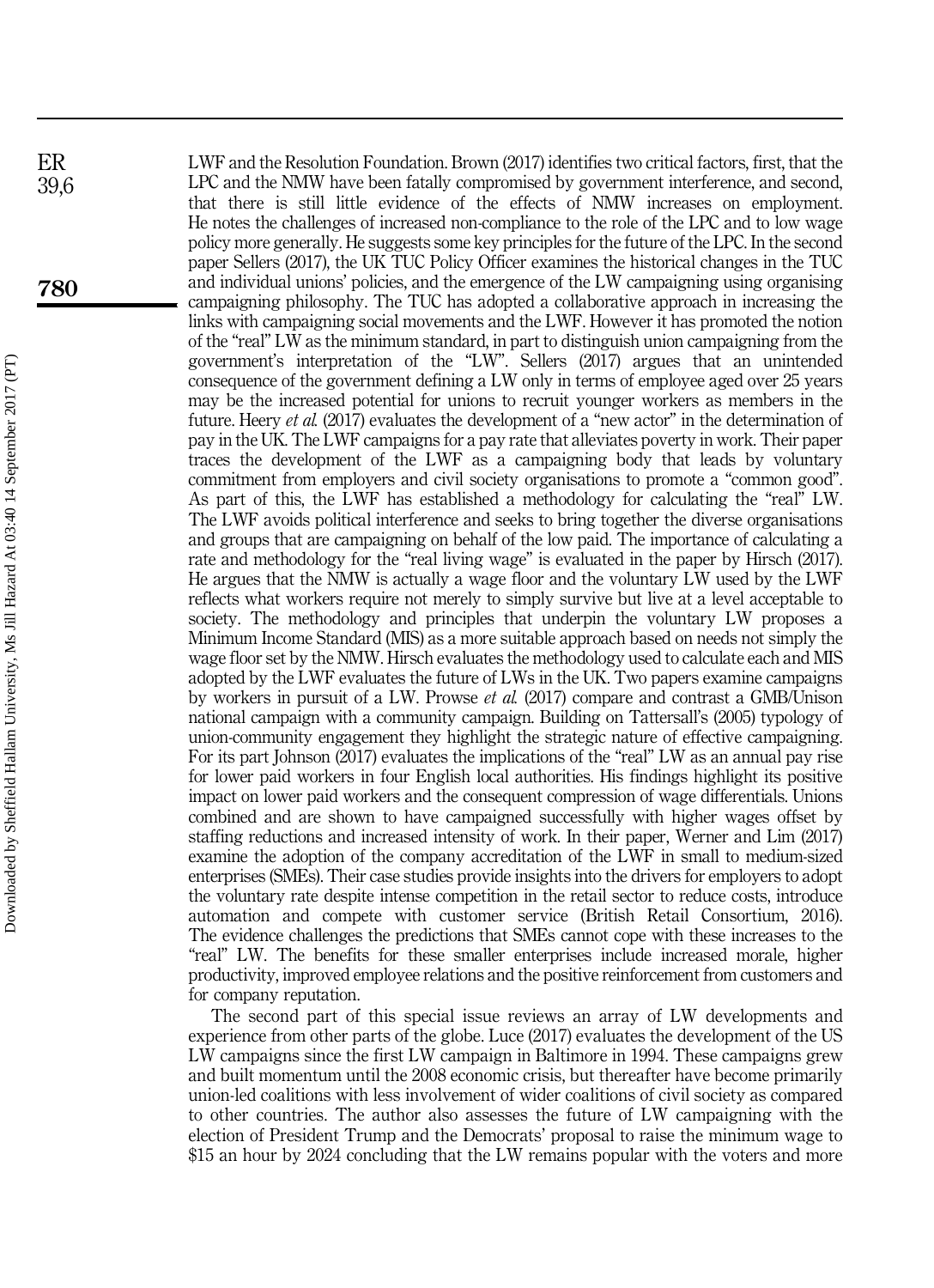achievable at state rather than national level. Parker *et al.* (2017) extend the concept of the LW to encompass a "human capabilities" approach which examines the effect of income increases as workers move from subsistence to more sustainable income levels. This notion of a sustainable income includes a clear link to job security concerns that then impact upon perceived work-life quality for employees and their families. As a result, the authors advocate a holistic understanding of what constitutes a LW. This paper also provides a wider reflection of the LW. The European labour market, particularly in Scandinavia, is regarded as a well regulated with high standards. Ilsøe *et al.* (2017) apply insights into this regulatory approach to the question of low pay through their examination of earnings and hours worked in the industrial cleaning, retail, hotels and restaurant sectors of the Danish economy. They identify an increase in private sector worker numbers to due to part-time employment in these sectors. They also observe that younger workers are exploited, working fewer hours and part-time, and working insufficient hours and paid rates not covered by collectively agreed minimum wages. Older workers earn more in the same sectors than their younger comparators and are less likely to work part-time. Ilsøe et al. (2017) also highlight the regulation of low-paid work in this national setting and the need for guaranteed minimum hours to resolve the issue of lower paid young workers. The evidence also raises the issue that deregulation is an obstacle to low pay and the comments from Brown (2017) that employers in the UK are adjusting in the UK by non-compliance. In the final contribution the issue of non-compliance is important internationally and is a far greater problem in less developed countries. Ford and Gillan (2017) extend the global overview of LW initiatives with their examination of the global supply chains and the impact of the Asia Floor Wage initiative (AFWI) (2016), in Indonesia and Cambodia. Local labour activists and AFWI introduced a national campaign and asked for and obtained support from leading brands and retailers ensure that local suppliers agree to uphold worker rights and labour laws and to implement a LW. The success for this campaign in both countries highlights limitations concerning the lack of compliance and lack of local coalitions between unions in a concerted campaign in mobilising for a LW due to non-compliance by the garment manufacturers and the need for independent worker representation to secure a LW. Here the problem is the continued support of large brands and union co-ordination may not achieve success if campaigners reflect on the importance of Prowse *et al.* (2017) that strategic alliances shaping policies are also vital internationally for the LW in the future.

### Final comments for a new research agenda

The breadth of papers in this special issue shows clearly that the issue of low pay and the LW is far more than a question of economics; it is far more than finding the market-clearing wage, an approach that seems to underpin minimum wage policies in many countries. It is also a widespread international issue, not confined to low wage developing economies. The challenge of low pay and the impact it has on workers, their families and the extended community is going to increase as new technologies provide opportunities for new forms of employment or "self-employment" where flexibility of work brings with it precariousness of income. In this context it is important continue research into methodology to calculate a LW. The experience of the UK LPC as described in this issue (and elsewhere) William Brown highlights the serious tensions involved in determining appropriate wage levels through institutional and political processes. Anker and Anker's (2017) methodology provides a sound foundation and may be extended to rural as well as industrial economies. Further research into Parker et al. (2017) "human capabilities" approach will offer insights into issues of labour mobility and future growth as well as wage sufficiency. As Ilsøe et al. (2017) highlight, further research is needed into the managerial responses to higher wages; set against the changing nature of hours of work will impact upon how workers can earn a LW.

Guest editorial

781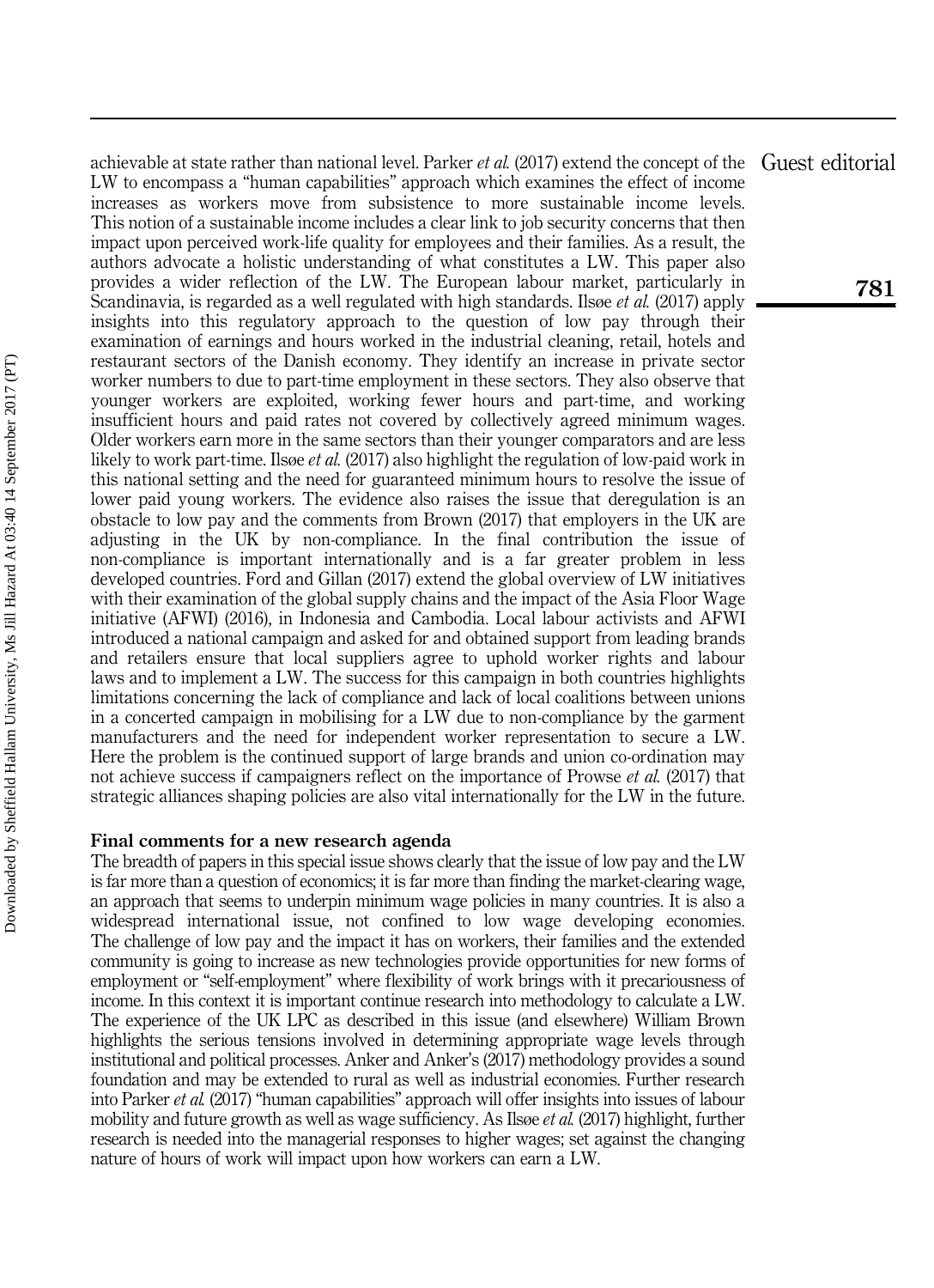Establishing what is a "real" LW and exploring what this means for workers in a rapidly changing world of work is important. However, equally important is how this LW might actually be achieved. The market-driven approach to low pay that underpins much of public policy has led to an unintended consequence – a rapidly growing social welfare budget as governments try to address issues of poverty and the working poor through transfer payments. The prospect of continuing budget deficits is encouraging governments to adopt a more munificent approach to minimum wage levels, as shown in the UK. The interplay between economic and social implications of low pay and the politics of addressing them is an area for further research. As Sellers (2017) and other writers in this issue argue, the trade union movement has traditionally sought to use its political influence on behalf of the low paid, but as union movements around the world face the challenges of declining membership, other actors have become engaged on the workers' behalf. This again reflects that low pay and the LW is more than a purely economic issue. Both Heery *et al.* (2017) and Werner and Lim (2017) highlight the important contribution of employers in promoting a LW and further research, for example into the policies and practices of the more established employer groups, are needed.

However the focus of research, as reflected in several papers in this issue, has been on union activity and community campaigning. New models of activism are evolving. Further examination of how campaigns are planned strategically and their effectiveness are important if they are to be used in the future. By their nature, each campaign will have its distinct characteristics but also distinct challenges, not the least of which is collaboration between the actors involved. For example, the US "Fight for \$15" campaigns are linked to community-based issues but are union-led. The "civic society model" requires clear avoidance of political parties, yet they are paradoxically vital to introduce statutory increases in the minimum wage. As Ford and Gillian (2017) have highlighted in the garment industry community groups and campaigners on the ground also have to engage in the corporate world of global supply chains. Collaboration seems to be the key to success and further research into how a wide range of diverse stakeholders engage, discuss and implement campaigns would be instructive. Future research should also examine particular UK low paid occupations identified in the Bain (2014) such as personal services, retail, hospitality and catering, residential care, elderly and social care can resolve pay levels set just above the rates set by the NMW. The examination may include regions where the "real" LW rates are lower, and where possible, draw on the work-life experience of people in these industries as well as on the campaigns being waged on their behalf.

The determination and achievement of a LW for workers is a challenge for unions, employers, governments and, not least, for low paid workers themselves. We trust that the papers presented in this special issue have provided insights into both the challenges and achievements but will also encourage further research and active campaigning towards greater wage equality in society.

### Peter Prowse

Sheffield Business School, Sheffield Hallam University, Sheffield, UK

Ray Fells

University of Western Australia Business School, University of Western Australia, Crawley, Australia

James Arrowsmith

Massey University, Auckland, New Zealand

Jane Parker

School of Management, Massey University, Auckland, New Zealand, and

### Ana Lopes

Newcastle University Business School, Newcastle University, Newcastle upon Tyne, UK

782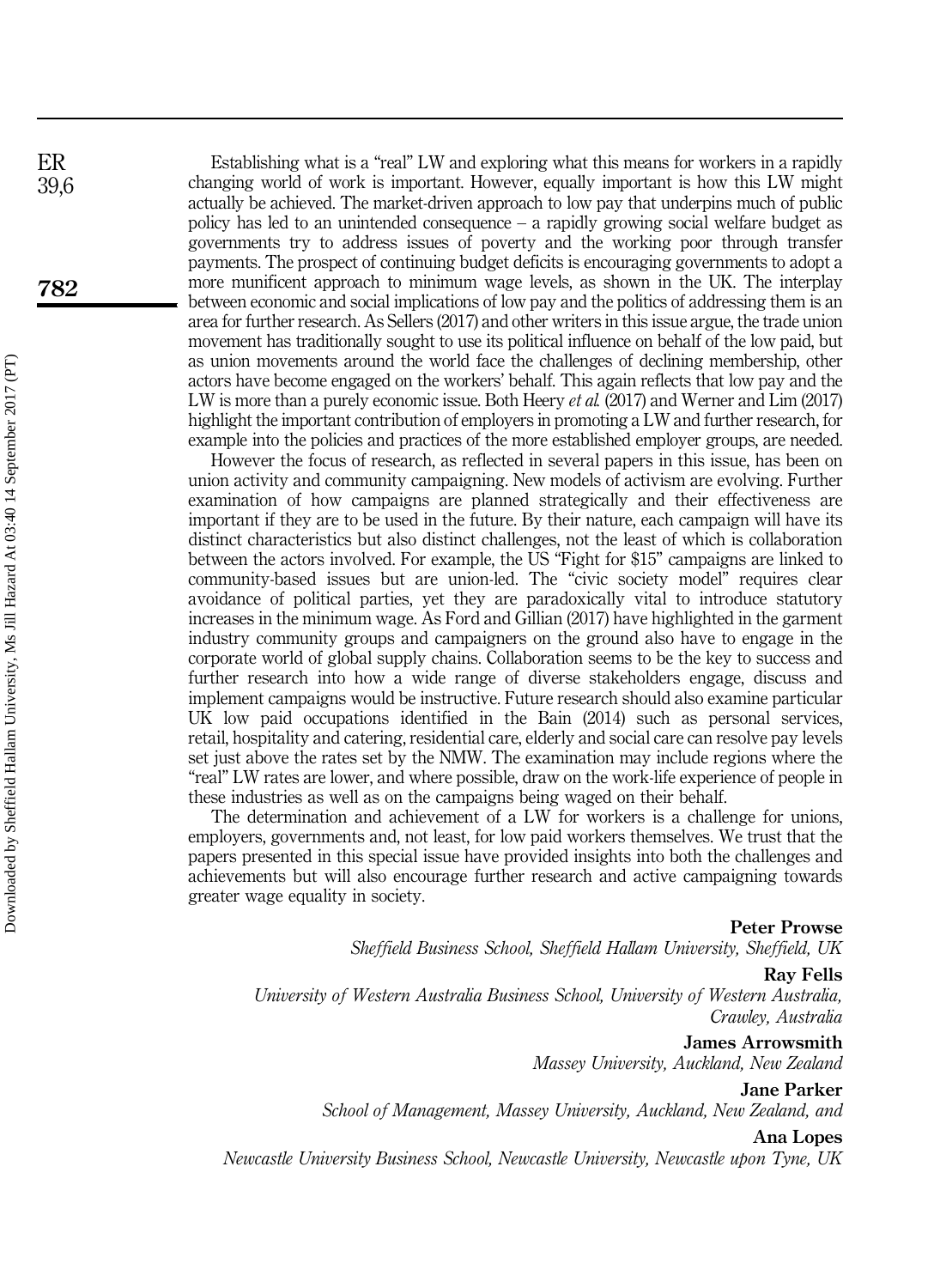### References

- Anker, R. and Anker, M. (2017), [Living Wages Around the World-Manual for Measurement](http://www.emeraldinsight.com/action/showLinks?doi=10.1108%2FER-08-2017-0185&crossref=10.4337%2F9781786431462&citationId=p_1), Edward Elgar Publishing, Cheltenham.
- Asia Floor Wage initiative (AFWI) (2016), "Asia Wage Floor Alliance (2016)", available at: [http://asia.](http://asia.floorwage.org/workersvoices) [floorwage.org/workersvoices](http://asia.floorwage.org/workersvoices) (accessed 25 July 2017).
- Bain, G. (2014), "More than a minimum: the resolution foundation review of the future of the national minimum wage", the final report, Resolution Foundation, London.
- British Retail Consortium (2016), Retail 2020, British Retail Consortium, London.
- Brown, W. (2009), "The process of fixing the [British](http://www.emeraldinsight.com/action/showLinks?doi=10.1108%2FER-08-2017-0185&crossref=10.1111%2Fj.1467-8543.2009.00722.x&isi=000266014900012&citationId=p_5) National Minimum Wage, 1997-2007", *British* **[Journal of Industrial Relations](http://www.emeraldinsight.com/action/showLinks?doi=10.1108%2FER-08-2017-0185&crossref=10.1111%2Fj.1467-8543.2009.00722.x&isi=000266014900012&citationId=p_5), Vol. 47 No. 2, pp. 429-443.**
- Brown, W. (2017), "The toxic politicising of the national minimum wage", *[Employee Relations](http://www.emeraldinsight.com/action/showLinks?doi=10.1108%2FER-08-2017-0185&system-d=10.1108%2FER-04-2017-0072&citationId=p_6)*, Vol. 39 No. 6, pp. 785-789.
- Brown, W. (2002), "The operation of the low pay commission", *[Employee Relations](http://www.emeraldinsight.com/action/showLinks?doi=10.1108%2FER-08-2017-0185&system=10.1108%2F01425450210453013&citationId=p_7)*, Vol. 24 No. 6, pp. 595-605.
- Department of Business, Energy and Industrial Strategy (2017), "National minimum wage law enforcement-policy on HM revenue and customs enforcement, prosecutions and naming employers who break the National Minimum Wage Law", July, DBEIS, London.
- Ford, M. and Gillan, M. (2017), "In search of a living wage in Southeast Asia", *[Employee Relations](http://www.emeraldinsight.com/action/showLinks?doi=10.1108%2FER-08-2017-0185&system-d=10.1108%2FER-02-2017-0046&citationId=p_9)*, Vol. 39 No. 6, pp. 903-915.
- Global Living Wage Coalition (2013), "Global Living Wage Coalition", available at: [www.isealalliance.](www.isealalliance.org/our-work/improving-effectiveness/global-living-wage-coalition) [org/our-work/improving-effectiveness/global-living-wage-coalition](www.isealalliance.org/our-work/improving-effectiveness/global-living-wage-coalition) (accessed 21 August 2017).
- Global Living Wage Coalition (2016), available at: [www.isealalliance.org/our-work/improving](www.isealalliance.org/our-work/improving-effectiveness/global-living-wage-coalition)[effectiveness/global-living-wage-coalition](www.isealalliance.org/our-work/improving-effectiveness/global-living-wage-coalition) (accessed 25 July 2017).
- Heery, E., Hann, D. and Nash, D. (2017), "The living wage campaign in the United Kingdom", *[Employee](http://www.emeraldinsight.com/action/showLinks?doi=10.1108%2FER-08-2017-0185&system-d=10.1108%2FER-04-2017-0083&citationId=p_12)* [Relations](http://www.emeraldinsight.com/action/showLinks?doi=10.1108%2FER-08-2017-0185&system-d=10.1108%2FER-04-2017-0083&citationId=p_12), Vol. 39 No. 6, pp. 800-814.
- Hirsch, D. (2017), "Contemporary UK wage floors and the calculation of a living wage", *[Employee](http://www.emeraldinsight.com/action/showLinks?doi=10.1108%2FER-08-2017-0185&system-d=10.1108%2FER-03-2017-0048&citationId=p_13)* [Relations](http://www.emeraldinsight.com/action/showLinks?doi=10.1108%2FER-08-2017-0185&system-d=10.1108%2FER-03-2017-0048&citationId=p_13), Vol. 39 No. 6, pp. 815-824.
- HM, Treasury (2015), "Policy paper summer budget 2015, 8th July 2015", No. HC264, House of Commons, London.
- International Labour Organisation (2013), "Global wages report 2012/13: wages and equitable growth", ILO, Geneva.
- Ilsøe, A., Larsen, T.P. and Felbo-Kolding, J. (2017), "Living hours under pressure flexibility loopholes in the Danish IR-model", *[Employee Relations](http://www.emeraldinsight.com/action/showLinks?doi=10.1108%2FER-08-2017-0185&system-d=10.1108%2FER-03-2017-0049&citationId=p_16)*, Vol. 39 No. 6, pp. 888-902.
- Johnson, M. (2017), "Implementing the living wage in UK local government", *[Employee Relations](http://www.emeraldinsight.com/action/showLinks?doi=10.1108%2FER-08-2017-0185&system-d=10.1108%2FER-02-2017-0039&citationId=p_17)*, Vol. 39 No. 6, pp. 840-849.
- Living Wage Foundation/ACCA (2017a), The Living Wage: Core Principles and Global Perspectives, ACCA, London.
- Living Wage Foundation/ACCA (2017b), The Living Wage: A Global Overview of Initiatives and Regulations, ACCA, London.
- Low Pay Commission (2014), "The future path of the national minimum wage cmnd. 118", Low Pay Commission, London.
- Low Pay Commission (LPC) (2017), "A rising floor: the latest evidence on the National Living Wage and youth rates of the minimum wage, April", Low Pay Commission, London.
- Luce, S. (2017), "Living wages: a US perspective", *[Employee Relations](http://www.emeraldinsight.com/action/showLinks?doi=10.1108%2FER-08-2017-0185&system-d=10.1108%2FER-07-2017-0153&citationId=p_22)*, Vol. 39 No. 6, pp. 863-874.
- ONS (2016), "Low pay in the UK", April, available at: [www.ons.gov.uk/employmentandlabourmarket/](www.ons.gov.uk/employmentandlabourmarket/peopleinwork/earningsandworkinghours/bulletins/lowpay/apr2016) [peopleinwork/earningsandworkinghours/bulletins/lowpay/apr2016](www.ons.gov.uk/employmentandlabourmarket/peopleinwork/earningsandworkinghours/bulletins/lowpay/apr2016) (accessed 25 July 2016).
- Parker, J., Yao, C., Arrowsmith, J. and Carr, S. (2017), "The living wage as an income range for decent work and life", Employee Relations, Vol. 39 No. 6, pp. 875-887.

Downloaded by Sheffield Hallam University, Ms Jill Hazard At 03:40 14 September 2017 (PT) Downloaded by Sheffield Hallam University, Ms Jill Hazard At 03:40 14 September 2017 (PT)